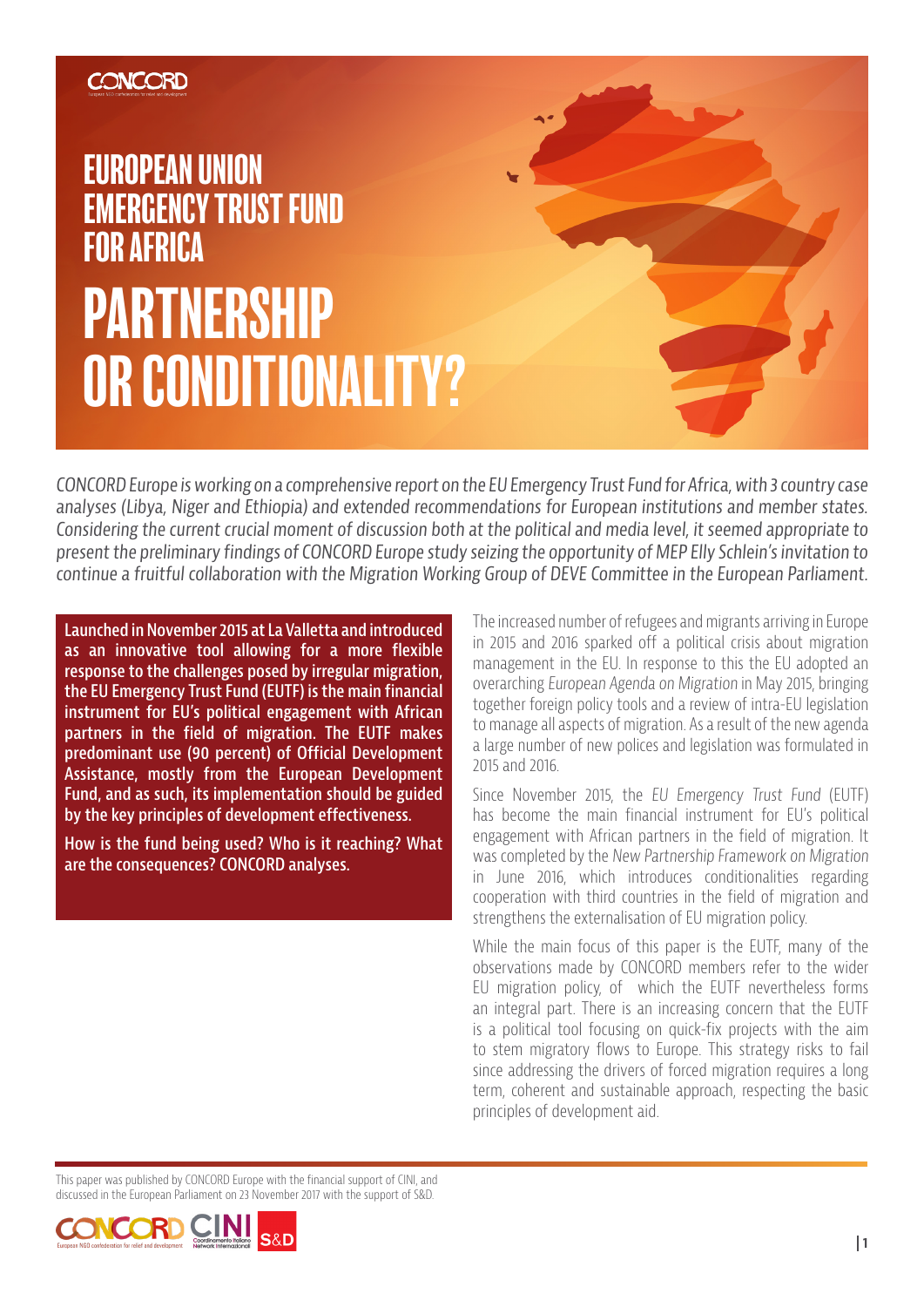**On the basis of three country cases studies (Libya, Niger and Ethiopia) CONCORD\*, adopting a factbased approach, have assessed the nature of the EU's partnerships with African countries in the field of migration and the possible consequences of EU's policies on the ground. This paper further analyse the role of the EUTF and assess whether the Fund is used to divert development assistance to meet security objectives.** 

#### A FACT-BASED APPROACH

**For the Libya case,** we have found an imbalanced partnership, recently focusing on capacity-building activities intended for fragile Libyan institutions, and putting at risk migrant's human rights (see chart 1). Due to the volatile situation on the ground, EUTF projects cannot be in line with the principles of development aid and EU action in Libya lacks effectiveness. The report concludes that the EU should drastically rethink its migration strategy in Libya, ensuring that financial support is not given to the Libyan coast guard or other actors which could further risk human rights abuses. Instead any support given must effectively contribute to the country's long-term stability and to the protection of those in need.

**For the Niger case,** CONCORD research also highlights an imbalanced partnership, relying on conditionalities linked to migration control. Almost half of all EUTF support to Niger (see chart 1) is allocated to local authorities to reduce transit of migrants. The remaining EUTF projects focus on development and protection activities. However local actors fear that the projects have limited impact, and raise concerns about the opaque selection procedures, monitoring and evaluation processes and the overall coherence. The projects also fail to take into account the intertwining of smuggling networks and the government system which risks facilitating corruption practices and endangering human rights. In Niger, the EU's programming of the EUTF should be adjusted to improve effectiveness, contribute to better governance, mobilise and strengthen local civil society organisations (CSOs), offer local economic alternatives and protect those in need. This must also be coupled with policies to maximize the benefits of legal regional migration, and provide safe pathways to Europe.

**For Ethiopia**, the overall EU-Ethiopia Partnership is conditional on the fulfilment of one top priority: enhancing cooperation in the field of returns and readmission. Yet, contrary to the two-previous casestudies, EUTF projects in Ethiopia focus on development and protection measures (see chart 1), and are partially in line with the principles of development aid. There is a risk that this may however change in the near the future, as the EUTF may be used as a leverage to achieve the goal of increased returns and readmissions or could increasingly include security measures.

**There is an increasing concern that the EUTF is a political tool focusing on quick-fix projects with the aim to stem migratory flows to Europe. This strategy risks to fail since addressing the drivers of forced migration requires a long term, coherent and sustainable approach, respecting the basic principles of development aid.**

**Accordingly, CONCORD suggests several recommendations that concern specifically the three key countries analysed but that have also general validity for the EUTF and Migration Compacts, notably:** 

- **1. Mainstream human rights into all actions**
- **2. Prevent diversion of ODA from its main objective of poverty eradication**
- **3. Respect development effectiveness principles and increasing community resilience**
- **4. End conditionality on aid for EU migration control objectives**
- **5. Redefine the EU's current approach to the migrationdevelopment-nexus according to policy coherence for development**
- **6.Reform the governance of the EU Trust Fund**
- **7. Draw on lessons learnt ahead of the EU's next Multiannual Financial Framework**
- **8.Provide regular routes for migrants and refugees**

#### BACKGROUND

In 2015, the UNHCR reported that more than 60 million persons were living as refugees across the world, which was more than ever before. Most refugees were seeking protection in neighboring countries, which meant that Turkey, Pakistan, Lebanon, Iran, Ethiopia and Jordan were the countries hosting most of the world's refugees<sup>1</sup>. One million, refugees and migrants made it across the Mediterranean and to the EU in 2015, which was a sharp increase from previous years. The number of children, and especially unaccompanied children arriving to the EU also increased, as did the number of deaths on the Mediterranean Sea.

In the European parliament election of 2014, nationalist parties in several member states increased their representation, and in 2015 these parties continued to grow in popularity. When the EU published its Eurobarometer in the spring of 2015, EU citizens chose migration as the most prioritized issue for the EU<sup>2</sup>.

As a result of the situation and the mounting pressure from member states, the European Commission presented **"A European Agenda on Migration"** in May 2015, which sets out how the EU will manage migration by using foreign policy instruments and by reforming the EU's asylum system, by working along four pillars: reducing incentives for irregular migration; reinforcing external border control; strengthening the common asylum policy; developing a new policy on legal migration. With the European Agenda for Migration, the EU merged internal and external funding instruments and policy goals, under the banner of a "comprehensive approach". Thus, the European Agenda for Migration constituted a major shift in the EU's approach to migration and development and after its adoption a long list of policy documents, financing decisions, legislative acts were produced by the European Commission in an a very fast pace throughout 2015 and 2016. Some of the most important ones for the EU's foreign policy and development cooperation were the EUTF, the Valetta Action Plan, The EU-Turkey Statement and the EU Partnership Framework with third countries.

<sup>\*</sup> This paper reflects the position of the CONCORD Migration group of experts.

<sup>1</sup> Global Trends: Forced Displacements in 2015, UNHRC, 2015

<sup>2</sup> Standard Eurobarometer 83, European Commission, 2015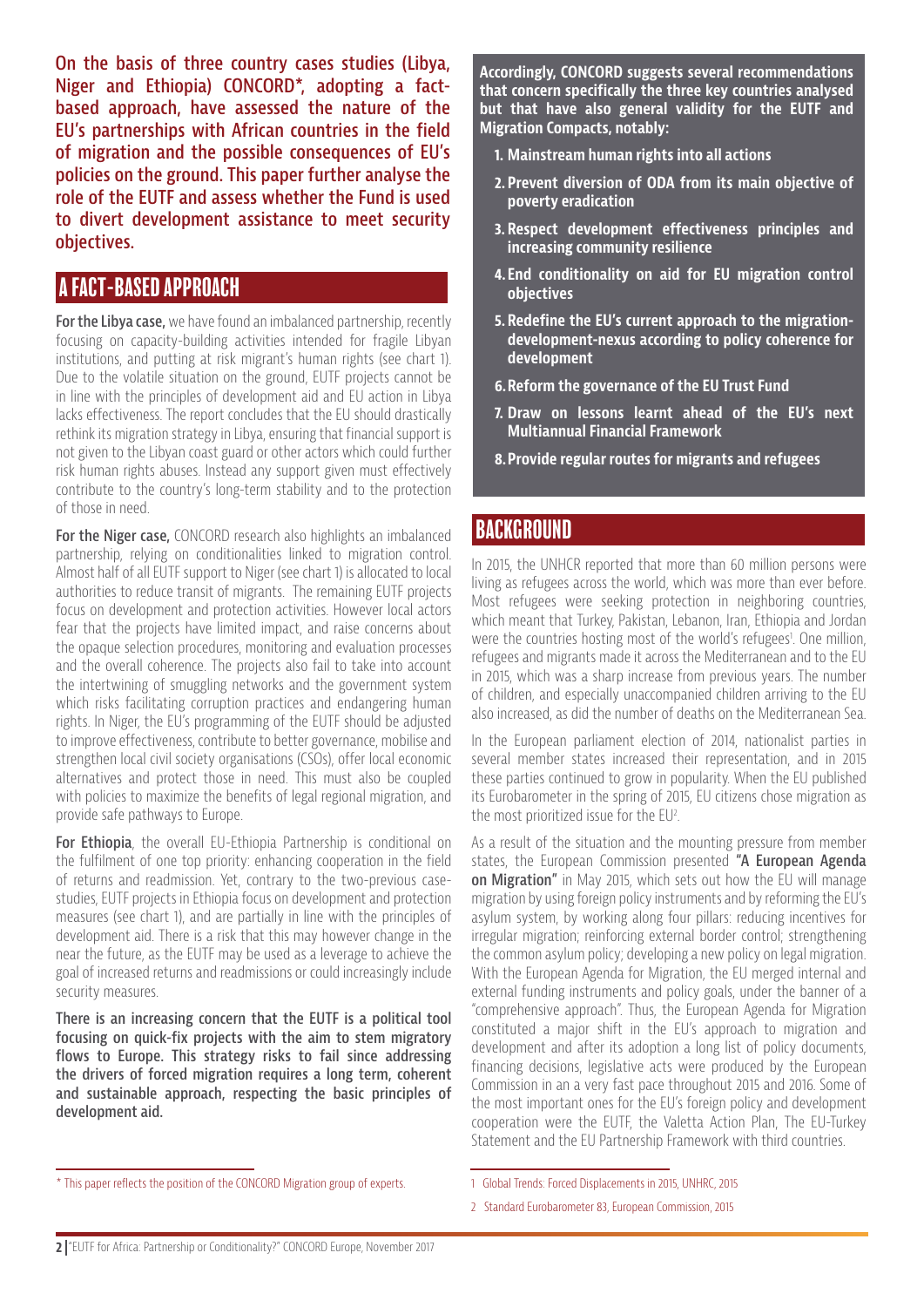In October 2015 the European Commission established the **EU Emergency Trust Fund** for stability and addressing root causes of irregular migration and displaced persons in Africa (EUTF)<sup>3</sup>. The Trust Fund was launched at the Valetta Summit one month later and presented as an innovative and flexible mechanism and as a key instrument to implement the Valetta Action plan4 .

In November 2015 leaders from the EU and Africa adopted the **"Valletta Action Plan"** setting out five priority domains of cooperation: (1) addressing the root causes of irregular migration and developing the benefits of migration; (2) promoting legal migration and mobility; (3) reinforcing protection and asylum policies; (4) fighting against human trafficking and migrant smuggling; and (5) strengthening cooperation to facilitate return and reintegration of irregular migrants<sup>5</sup> .

In March 2016 the EU launched the **EU-Turkey Statement6 .** The statement means that Turkey will strengthen its border patrols and coast guards, ensuring that refugees and migrants are not able to leave Turkey for Europe and with the aim to lower the death tolls in the Mediterranean Sea. Turkey receives € 6 billion in aid from the European Union. The deal, which was controversial and heavily criticized by human rights organisations<sup>7</sup>, is simultaneously hailed as a success by the European Commission and several member states.

In June 2016, the EU adopted the **New Partnership Framework<sup>8</sup>** , which is inspired by the successful EU-Turkey statement. Under the Framework, the EU agrees on tailoring 'compacts'9 with third countries with the aim to sustainably manage migration flows. The Framework states that "a mix of positive and negative incentives" should be used to "to reward those countries willing to cooperate effectively with the EU on migration management and ensure there are consequences for those who refuse"<sup>10</sup>. Civil society across Europe mobilized to convince Member States to react the proposal<sup>11</sup>, but the European Council endorsed the Communication only weeks after it was presented, stressing that "cooperation on readmissions and returns are the key test of the Partnership" 12.

The **EU Trust Fund for Africa:** The EUTF is almost completely financed by Official Development Assistance (ODA), is at the time of writing worth over €3.1 billion, with over €2.9 billion coming from the European Development Fund and € 234 million from EU Member States and other partners<sup>13</sup>. The aim of the EUTF is to tackle the root causes of irregular migration and displacement in countries of origin, transit and destination in North Africa, the Horn of Africa and the Sahel/Lake Chad region. This aim is in itself quite different from the main goal of EU development cooperation as formulated in the Lisbon Treaty<sup>14</sup>, which states that EU development cooperation must have the reduction and, in the long term, the eradication of poverty, as its main objective. Some of the priorities of the EUTF are nevertheless in line with traditional

6 EU-Turkey Statement, European Council, 18 March 2016, http://www.consilium.europa. eu/en/policies/migratory-pressures/countries-origin-transit/eu-turkey-statement/

7 The Reality of The Eu-Turkey Statement, Joint Briefing Note by the International Rescue Committee, OXFAM and the Norwegian Refugee Council, https://data2.unhcr.org/ en/documents/download/54850

8 European Commission Communication on establishing a new Partnership Framework with third countries under the European Agenda on Migration, COM(2016) 385 final, June 2016

9 Ibid 8.

10 Ibid 8.

EU development programmes focusing on creating employment opportunities and providing basic services, such as health, education and social protection. What sets these projects apart from projects financed by other development cooperation tools is the political expectation that these will contribute to a reduction of irregular migration (assumption that is flawed), and the fact that the geographic location for these projects is based on the identification of places seen as origin, transit and destination of irregular migrants, rather than on traditional needs analyses. Other priorities of the EUTF are however quite different from those of traditional development programmes and focus on improved migration management including containing and preventing irregular migration, fighting human trafficking and contributing to effective return and readmission, and capacity building law enforcement and border management<sup>15</sup>.

In order to achieve greater flexibility, the governance of the EUTF is different from other instruments financing EU development cooperation. The Trust Fund is placed outside of the EU budget and is governed by two main bodies: a Strategic Board and an Operational Committee for each of the three regional windows of the EUTF. The Strategic Board is chaired by the European Commission and composed of representatives of Member States and other contributing donors. It sets the global strategy of the EUTF. The Operational Committee, composed of contributing Member States and the Commission, is responsible for the selection of projects to be funded by the EUTF. Only states<sup>16</sup> that have invested at least €3 million euros have the right to vote within the Operational Committees<sup>17</sup>. African partner countries participate in the meetings of both the Board and the Operational Committee, but their role is reduced to that of an observer. As the EUTF is placed outside the EU budget, the European Parliament has no powers to influence the EUTF, but they have recently been invited to be an observer to the Board. By relying on flexible procedures, it also skips some of the lengthy but inclusive procedures to formulate programmes and selected projects as the EU's other development instruments do.

The EUTF is employed as a tool which to some extent diverts ODA to reach objectives and finance actions that are no longer linked to the EU's development goals but rather to the EU's internal political goal of stemming migration flows. In addition, serious questions remain as to whether the principles of development effectiveness<sup>18</sup> are upheld and what the consequences of the EU new approach are for development, human rights, governance and security in partner countries. The EUTF could further set a precedent leading to more development aid diversion in the future<sup>19</sup>.

11 Joint NGO statement ahead of the European Council of 28-29 June 2016, CONCORD Europe, https://concordeurope.org/2016/06/27/eucouncil-migration-joint-ngo-statement/

12 European Council conclusions, 28 June 2016, http://www.consilium.europa.eu/en/ press/press-releases/2016/06/28-euco-conclusions/

13 https://ec.europa.eu/europeaid/sites/devco/files/eu-emergency-trust-fund-africa\_ en.pdf

- 14 Articles 3-4 and 208 of the Treaty on the European Union
- 15 https://ec.europa.eu/europeaid/regions/africa/eu-emergency-trust-fund-africa\_en

16 Austria, Belgium, Denmark, Finland, France, Germany, Italy, Luxembourg, Netherlands, Norway, Spain, Sweden, and Switzerland, https://ec.europa.eu/europeaid/sites/devco/ files/donor.pdf

17 Agreement establishing the EUTF and its internal rule, November 2015, see link above

18 The EU approach to development effectiveness, Europaid, https://ec.europa.eu/ europeaid/policies/eu-approach-aid-effectiveness\_en

19 Europeaid confirmed in its presentation of the Mid-Term Review of the Multiannual Financial Framework in October 2017 that the focus will be strengthened on five different areas, including migration and mobility. This illustrates the fact that regular programming is also impacted by migration issues.

<sup>3</sup> European Commission Decision C(2015) 7293 final, October 2015

<sup>4</sup> Valletta Summit on Migration, European Council, 11-12 November 2015, http://www. consilium.europa.eu/en/press/press-releases/2015/11/12-valletta-final-docs/

<sup>5</sup> Ibid 4.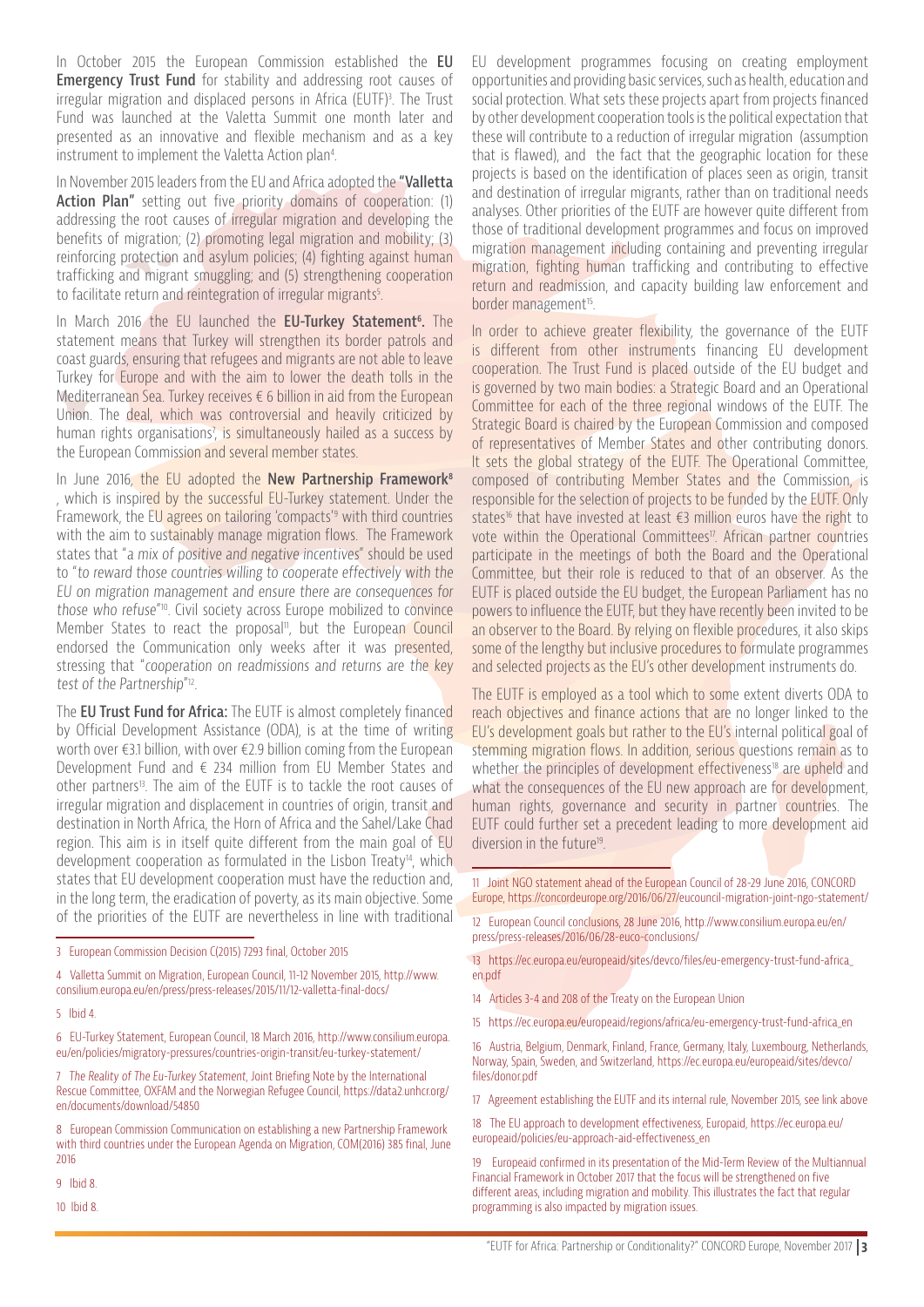### MAIN FINDINGS

The establishment of the EUTF took place in the context of a global debate over the role and nature of the EU's development aid. Recent major EU policies, the 2016 New Partnership Framework on Migration, the 2016 Global Strategy for the EU's Foreign and Security Policy, and the 2017 European Consensus on development, have indeed called for more flexible European development policies, better aligned with EU's strategic priorities, that can be used as a leverage for cooperation on a broader political agenda. The EUTF seems to fulfil these expectations by allowing projects funded with ODA to benefit from simplified, faster procedures than standard EDF projects, to reflect political concerns in the Member States and to be used as leverage for increased cooperation in the field of migration. As a Member State official, interviewed by CONCORD confirms:

"The novelty with the EUTF is that it allows to decompartmentalise European instruments in order to fund, with development funding, both development, and stabilisation, governance and security actions".

#### **Concerns about the governance of the EUTF**

According to interlocutors, projects are likely to be designed in Member States and in Brussels, reflecting national priorities. The selection process is opaque and is susceptible to pressure from Member States that push for the selection of their projects, so that EUTF money is coming back to the Member States and their implementation agencies. Furthermore, at least in their initial phase, many of the projects could be disconnected from needs in partner countries and lack a holistic view. Local actors are barely consulted and only once decisions have been taken.

As a result, African CSOs are contesting the securitisation and externalisation of the EU migration policy and criticise the negative effects on the free movement of persons at international and Africa level<sup>20</sup>. At the policy level, no impact assessment has been done, whether prior to the migration partnership policy announcement or post-announcement21. This is despite an European Commission External Evaluation of the 11th EDF that states "this is a major drawback from the value-for-money and/or results-oriented approach now commonly applied to EU and especially EDF operations".

As the Ethiopia case-study highlights, the EUTF can contribute with quick responses to bring positive changes in one of the world's most neglected regions by dealing with the development dimensions of migration and reinforcing protection policies. Yet, besides allowing to adopt projects faster, the benefits of resorting to the EUTF seem limited especially as the EDF funding in Ethiopia addressed the same category of beneficiaries and already relied on fast-track procedures for contracting<sup>22</sup>.

As the Libya and Niger case-studies show, EU migration policy, of which the EUTF is an integral part, can also bring serious adverse effects in terms of development, human rights and migration. Responding to a political priority in Europe and focusing on enforcement measures, projects risk fueling poor governance, encouraging riskier smuggling and trafficking activities, facilitating the detention industry and violating human rights, limiting the positive economic impact of regular migration and preventing refugees from obtaining the protection they need.

EU migration policy, including the EUTF appears as "a political tool that sends a political signal to the European constituency (we are doing something about (im)migration)" 23. Interviews by CONCORD members with national agencies for development also suggest a trend to increase the focus of the EUTF on the fourth (fighting against human trafficking and migrant smuggling) and fifth (strengthening cooperation to facilitate return and reintegration of irregular migrants) pillars of the Valletta Action Plan. As one interlocutor puts it:

"For the last six to eight months, we can observe a shift towards migratory flow management. At the beginning the EUTF dealt with all aspects of migration but now there is a change in the EUTF strategy"<sup>24</sup>.

#### Another said:

"What is striking is the word 'emergency', because it's a contradiction in terms. The real emergency for Niger is development, and this cannot be achieved in a fast way, it's a question of long processes. Something we are working on since almost 60 years."25

Addressing the drivers of forced migration requires a long term, coherent and sustainable approach<sup>26</sup>. As the external evaluation of the 11th EDF illustrates, projects funded through the EUTF may not only be less efficient but also less effective and costlier than the standard EDF projects<sup>27</sup>.

24 Interview by CONCORD member with a national development agency (HQ);

27 "External Evaluation of the 11th European Development Fund (EDF) 2014 – mid 2017," Final report, European Commission, June 2017, see link above.

<sup>20 &</sup>quot;La "déclaration de Bamako" critique l'approche sécuritaire de la politique migratoire de l'Europe," Le Courrier de l'Atlas, 11 September 2017, http://www.lecourrierdelatlas.com/ afrique-la-%C2%AB-declaration-de-bamako-%C2%BB-critique-l-approche-securitairede-la-politique-migratoire-de-l-europe-9073;

<sup>21</sup> The impact of EU policies in the world - seeing the big picture, CONCORD Europe Report, October 2017, https://concordeurope.org/wp-content/uploads/2017/10/IAPaper\_ full\_09.10\_TO-SHARE.pdf?1fdb40&1fdb40;

<sup>22 &</sup>quot;External Evaluation of the 11th European Development Fund (EDF) 2014 – mid 2017," Final report, European Commission, June 2017, see link above;

<sup>23</sup> Ibid 22.

<sup>25</sup> Interview with national development agency staff in Niamey, Nigeria;

<sup>26</sup> See for instance: United Nations General Assembly (UNGA), Human Rights Council, Report of the Special Rapporteur on the human rights of migrants on a 2035 agenda for facilitating human mobility, June 2017, http://ap.ohchr.org/documents/dpage\_e. aspx?si=A/HRC/35/25;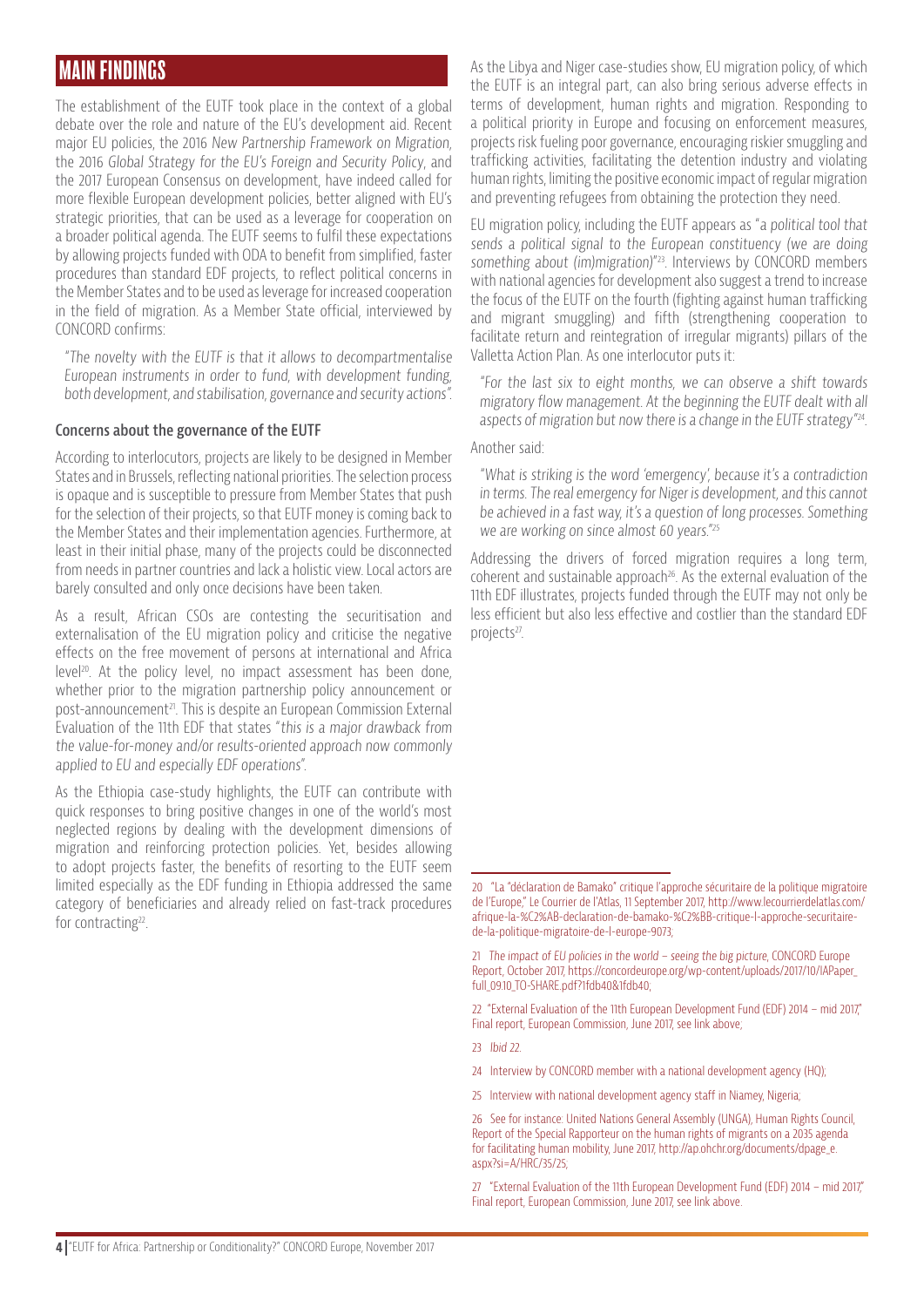## CONCORD'S RECOMMENDATIONS

Based on this analysis, the EUTF as well as overall EU's migration policies should be reviewed in line with the following recommendations.

**1. Mainstream Human Rights into all actions.** EUTF projects must integrate human rights at the core of their programming and contribute to the realisation of human rights in the countries concerned. The EU, including Member States, should engage with third countries' security systems only in order to increase their ability to provide individuals with more effective and accountability security in a manner consistent with respect for human rights and international law, thereby increasing human security. Moreover, any engagement must be conflict-sensitive and do no harm, and should generally not happen with development funding.

In line with this recommendation, the EUTF must stop any support to the Libyan coast guard which could further foster welldocumented practices of human rights violation.

- **2. Prevent diversion of ODA from its main objective of poverty eradication**. The EU institutions and Member States must make sure that EUTF funding coming from development budget lines is not used for migration control and enforcement measures, and therefore instrumentalised to meet the EU's own security and migration objectives. Instead EU development funding should respect the Lisbon Treaty, which clearly states that EU development cooperation must have the reduction and, in the long term, the eradication of poverty, as its main objective. In line with EU's SDG commitments, the EUTF must also seek to 'leave no one behind' and reduce inequality, regardless of sex, race and ethnicity.
- **3. Respect development effectiveness principles and increase community resilience.** The EU, including Member States, must respect the principles of development effectiveness, supporting partner countries in achieving their own development goals. This also accounts for the EU Trust Fund. The EUTF can only be effective if it provides local CSOs and NGOs with the opportunity to participate in a meaningful way in the formulation and implementation of EUTF projects and thus ensuring that projects to respond to local needs and that human rights, including migrant rights, are respected.

Considering the contexts of forced migration and fragile states, the EUTF also has a role in bridging humanitarian aid and development to increase community resilience. In such cases where national priorities do not exist or are incoherent due to democratic deficiencies, full consultation with local authorities and civil society, and comprehensive assessments of local needs, must be a prerequisite. Flexibility for operations is needed to serve the population, but not to cater for changing political priorities in Europe.

**4. Stop conditionality on aid for EU migration control objectives**. The EU and the Member States must refrain from applying conditionality on development aid for partner countries, against their compliance with returns and readmissions, migration management and border control. Neither positive nor negative incentives should be used for the purpose of migration control.

**5. Redefine the EU's current approach to the migrationdevelopment-nexus according to Policy Coherence for Sustainable Development.** The EU has committed to Policy Coherence for Development in the Lisbon Treaty. However, in the last two years, we have witnessed a 'PCD in reverse' whereby development cooperation is increasingly securitised to serve an internal EU migration control agenda. The PCD principle should be re-established removing the conditionality on managing migration and by refraining from using development funds to achieve the EU's internal political goals of migration control.

Despite the prevalent negative rhetoric, migration offers many opportunities for development. The 2030 Agenda provides a welcomed opportunity to counteract the current narrow, shortterm security framing of migration and to focus instead on a cross-cutting approach, highlighting the people-focused aspects of the 2030 Agenda, respecting and protecting migrants' and refugees' human rights and taking their development potential into consideration. The EU's Partnership Frameworks with third countries and the EUTF must be revised to reflect this and should maximise the development potential of migration through the strengthening of intra-African migration, cross-continental migration and regional economic development.

- **6. Reform the governance of the EUTF.** To improve transparency, clear criteria must be set for the selection of projects allowing to understand which funds are spent on what and for which results. Clear monitoring mechanisms must be further elaborated, ensuring that the projects contribute effectively and efficiently to the stated objectives. Also, CSOs must be consulted in EUTF programming and implementation, not just at local, but also at regional and national levels. To further improving transparency, we recommend that the European Parliament is given a voice in the strategic decision making of the EUTF.
- **7. Draw on lessons learnt ahead of the EU's next Multiannual Financial Framework (MFF).** The EU institutions and member states must learn from what worked and what did not work in the EUTF before they formulate the next Multiannual Financial Framework. There are issues with the call for increased flexibility of funds, faster disbursement of finance and the merging of ODA and other finances, which must be thoroughly evaluated and rectified, including in the next MFF.
- **8.Provide regular routes for migrants and refugees.** Under the Valletta Action Plan, the EU, including Member States, made a clear commitment to offer safe and regular pathways for refugees that seek protection. The European Council must also adopt a more ambitious resettlement framework based on humanitarian grounds, and expand the opportunities for family reunification and humanitarian visas. Moreover, the EU should provide more options for regular migration of both high- and low-skilled workers. These aspects should also be a clear part of the EU position when negotiating the Global Compacts on Migration and Refugees, as well as the Migration Partnership Framework.